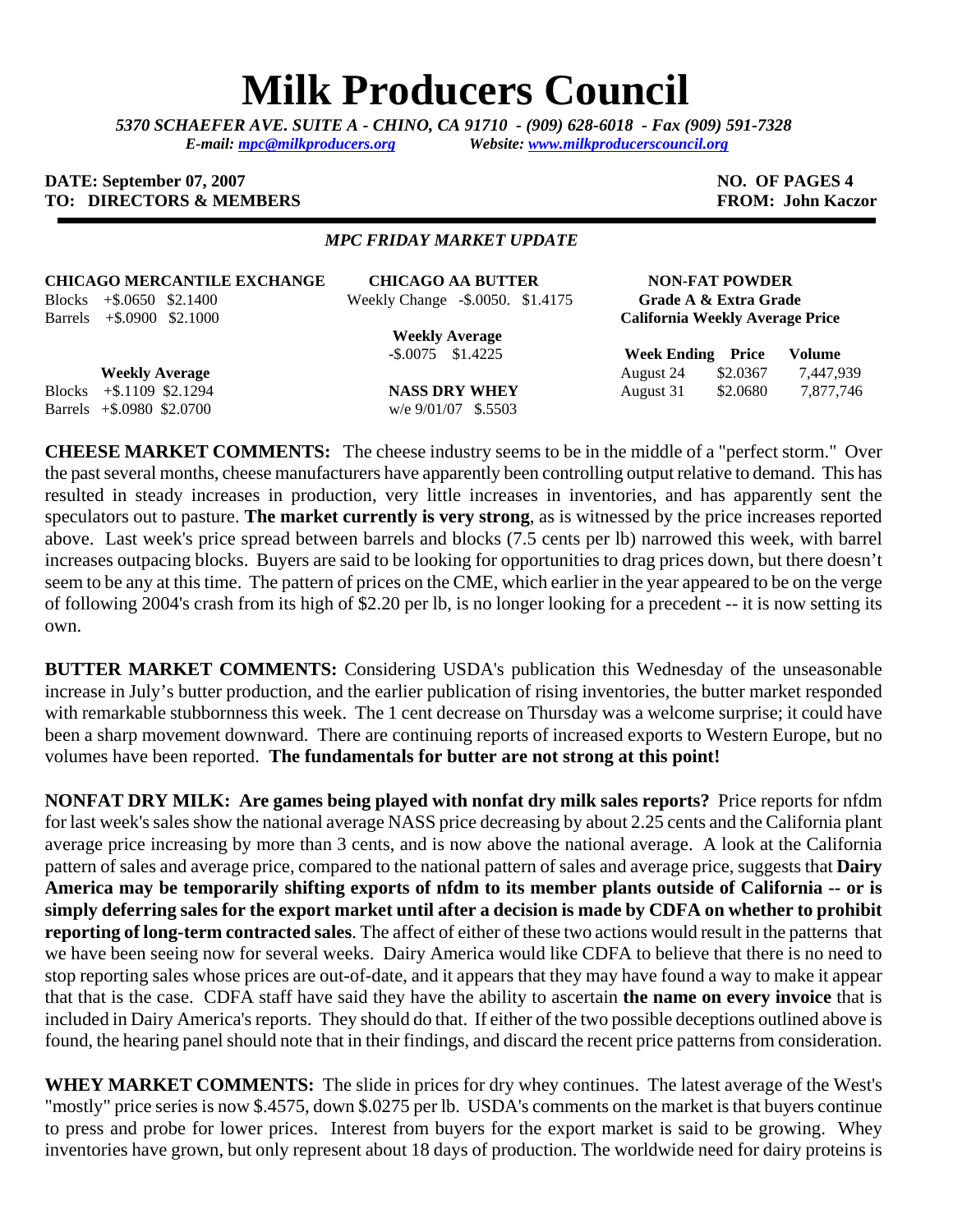still there, but something strange is happening out there.

#### \*\*\*

## **FRED DOUMA'S PRICE PROJECTIONS… Sept 07 EST: Quota cwt. \$22.21 Overbase cwt. \$20.51 Cls. 4a cwt. \$21.72 Cls. 4b cwt. \$20.40**

**\*\*\*** 

**POST-HEARING BRIEFS ON THE NONFAT DRY MILK ISSUE HAVE BEEN FILED** *(by J. Kaczor)* Considering that there were a total of 4 different proposals submitted in the hearing, and considering just how important it is to have CDFA prohibit the reporting of "stale" sales of nonfat dry milk in order to prevent another give-away to the exporters at the expense of California producers, it is surprising that **only 2 briefs were filed.** MPC filed its brief on Tuesday. CDI filed the other one. You can read them by going to CDFA's website: [http://www.cdfa.ca.gov/dairy/dairy\\_hearing\\_posthearingbriefsAug2007.htm.](http://www.cdfa.ca.gov/dairy/dairy_hearing_posthearingbriefsAug2007.htm)

**AT LOOK AT JULY'S MILK PRODUCTION AND USAGES:** *(J. Kaczor)* The following table compares milk production and major commodity production for the U.S. and California for July 2006 and 2007. All production figures represent 1,000 lbs. Percentage changes are compared to figures for July of the prior year.

| $\ddot{\phantom{0}}$   |              | $U.S$            | Pct.<br>Change   | California | Pct.<br>Change |
|------------------------|--------------|------------------|------------------|------------|----------------|
| <b>Milk Production</b> |              |                  |                  |            |                |
|                        | 2006         | 15,168,000       | $+1.5$           | 3,122.000  | $-0.3$         |
|                        | 2007         | 15,736,000       | $+3.7$           | 3,453,000  | $+10.6$        |
| <b>Milk Usage</b>      |              |                  |                  |            |                |
| Cheese                 | 2006         | 775,398          | $+3.9$           | 175,483    | $+0.4$         |
|                        | 2007         | 795.387          | $+2.6$           | 195,827    | $+11.6$        |
| <b>Cheddar Cheese</b>  | 2006         | 265,953          | $+5.8$           | 40,344     | $-1.9$         |
|                        | 2007         | 253,396          | $-4.7$           | 40,476     | $+0.3$         |
| Dry Whey               | 2006         | 90,663           | $+1.4$           | 8,582      | $-13.9$        |
|                        | 2007         | 90,561           | $-0.1$           | 7,331      | $-14.6$        |
| Whey Protein Conc.     | 2006<br>2007 | 34,108<br>35,704 | $+8.7$<br>$-6.7$ | n/a<br>n/a |                |
| Nonfat & Skim pwd.     | 2006         | 119,494          | $-15.2$          | 54,558     | $-8.6$         |
|                        | 2007         | 140,359          | $+17.9$          | 64,297     | $+17.8$        |
| <b>Butter</b>          | 2006         | 94,729           | $-3.3$           | 26,008     | $-17.4$        |
|                        | 2007         | 115,397          | $+21.8$          | 39,960     | $+10.7$        |

The first point that stands out in this table is the year-to-year comparisons for California; the summer of 2006 was noted for the intense heat throughout the state, heat-stressed cows, and reduced production per cow. The percentage increase is misleading; 2007's milk production is **averaging** only 3.3% more per year over the past 3 years. But the change in usage of the 2007 milk supply in interesting in that it seems to be evenly allocated to butter-powder and cheese facilities, whereas butter-powder took a big hit in 2006. Considering the huge jump in total cheese production this year, there is definitely a continuing move away from dry whey, and **possibly** into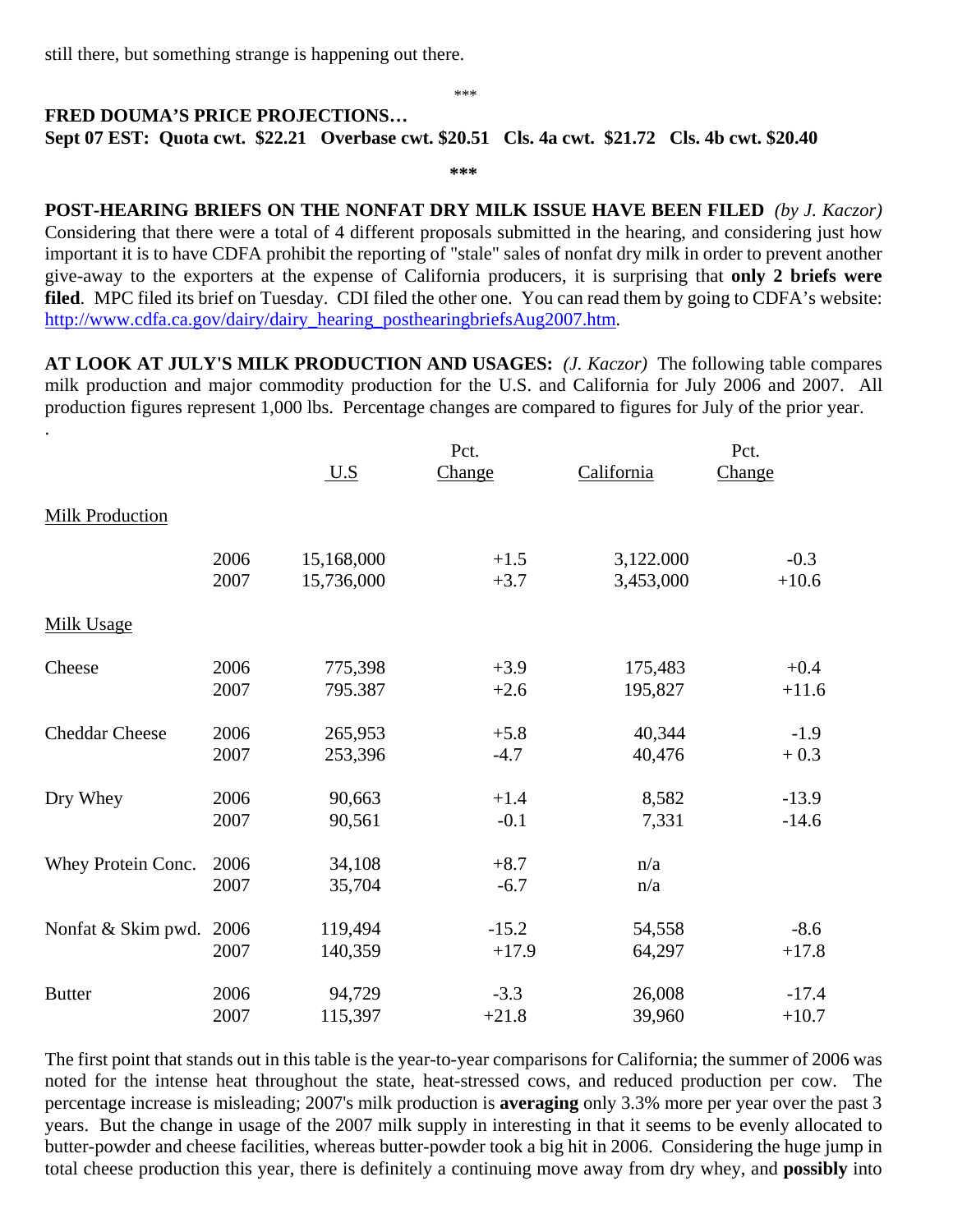concentrated whey products. (CDFA does not publish figures for the concentrated products. CDFA staff have much to do in the way of analyzing what happens to **all** the whey that is produced in the state, before the October 10th hearing on the 4b price formula.) The other notable points about the California figures is, first, **California cheese production is now within one-half a percent of Wisconsin's total**, and, second, the production of cheddar continues to decrease. In July, cheddar accounted for only 20% of the state's total cheese production. That means that no more than about 10% of California's cheese sales (block cheddar) is used to determine the minimum milk price used to produce all cheese in the state. The federal order formula for cheese milk, on the other hand, uses block and barrel prices.

On the national level, one of the major questions should be what's happening to most of the whey this year.

**SANTA ANA REGIONAL WATER BOARD APPROVES NEW DAIRY PERMIT** *(By Rob VandenHeuvel)* Today, the Santa Ana Regional Water Quality Control Board approved a new general permit for all dairies operating in both the Chino/Ontario area and in the San Jacinto region. Milk Producers Council has spent countless hours working with the Regional Board, and those efforts are apparent in the dramatic improvements we've seen from the first draft of the permit to the final version approved today. There are some new items in the permit that producers may not be familiar with, but MPC is ready and able to assist our members in understanding these new requirements and helping to comply with them. Keep an eye out in next week's newsletter for more details on the permit and as always, if you have any questions, please call Rob VandenHeuvel at (909) 628-6018.

**CENTRAL VALLEY AIR DISTRICT ACTIVELY INSPECTING DAIRIES** *(By Betsy Hunter, MPC Central Valley Area Representative)* The San Joaquin Valley Air Pollution Control District is actively inspecting dairies up and down the Central Valley. Up until now, the Air District has attempted to be more flexible since the air regulations are relatively new to the Central Valley dairies. But the Air District now feels that dairies have had sufficient time to be educated and informed of the air rules. The grace period for flexibility in the eyes of the Air District is over and dairies are being treated as any other source. This includes substantial fines if you are operating without the appropriate permits.

Each producer needs to review your air permit and be sure that all of your "emission sources" are listed on your permit. The most common oversights thus far are emergency backup generators. These generators need to be listed on your "Permit to Operate" (PTO). Collect your Air District paperwork and review it. If you think you might be missing something, please contact Betsy Hunter at (909) 628-6018 and she can review the paperwork with you.

When you are notified that your farm will be inspected, have you air permit handy and be prepared to supply the inspector with cow numbers. The figures the Air District is looking for are the cow numbers reported on your PTO: Total Milking Cows, Dry Cows, Heifers (15-24 months old), Heifers (7-14 months old), Heifers (4-6 months old), and Calves (under 3 months old).

**LOOKING DEEPER INTO LAST MONTH'S VICTORY OVER ANTI-DAIRY ACTIVISTS** *(By J.P. Cativiela, CARES)* The new San Joaquin Valley air quality regulations (passed summer of 2006) definitely impose more costs, labor and paperwork on dairy producers. However, these rules were a balanced attempt to reduce emissions without putting dairy producers out of business. Known as Rule 4570, these regulations were built on a foundation of scientific and economic research, a year-long public process, and tough negotiations on all sides. This required a lot of effort by CARES coalition members, including Milk Producers Council.

Before the ink was dry, anti-dairy activists sued the air district, asking a judge to throw out the balanced rules and replace them with Draconian measures, such as enclosed barns and mandatory biogas digesters. **So it was very good news on August 10 of this year when a Fresno County judge told them no – tossing out their lawsuit, and thoroughly rejecting the anti-dairy group's claims. We can only hope this will end the activists' baseless attacks on the nation's toughest dairy air regulations.**